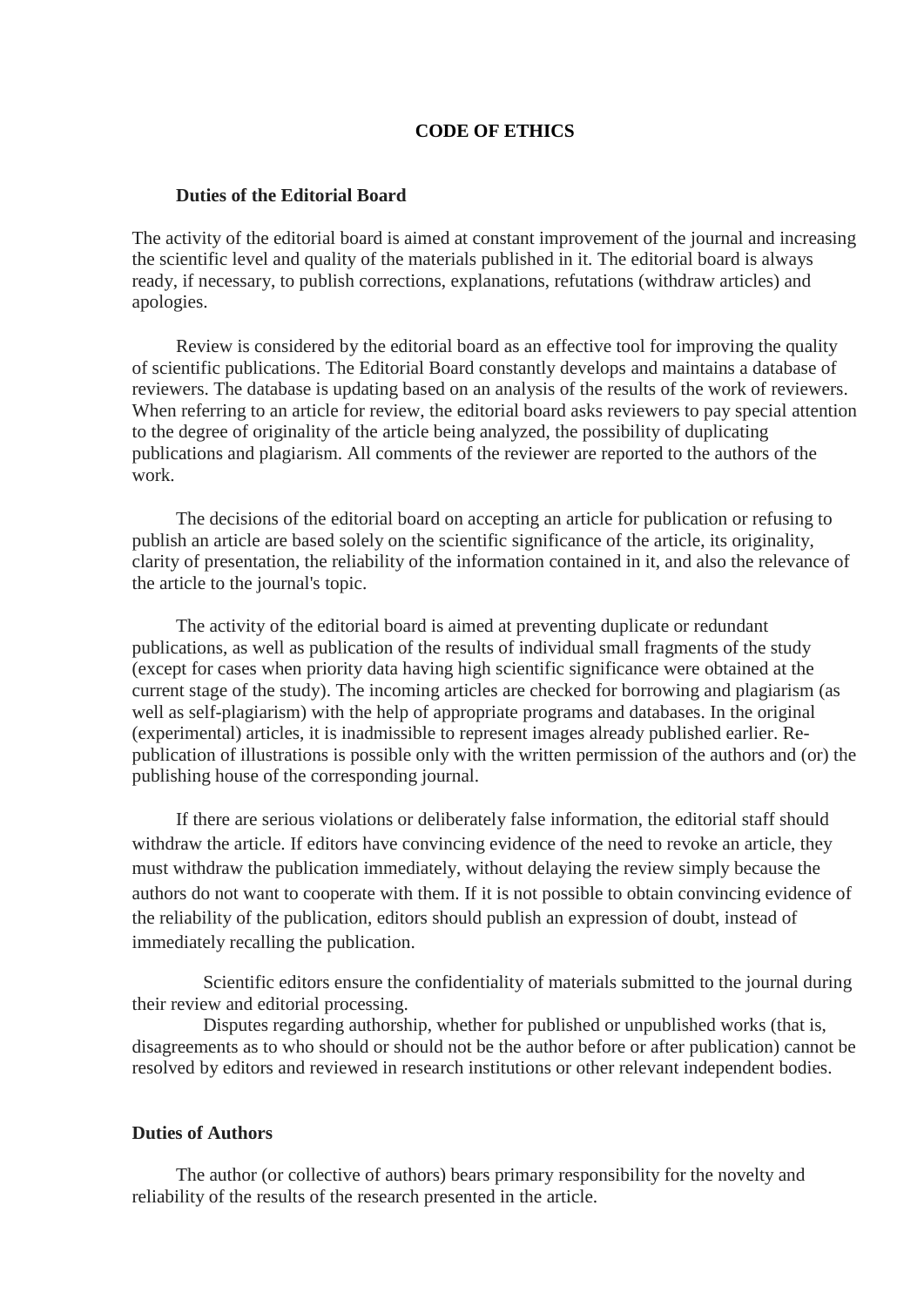Authors should not submit to the journal a manuscript that was sent to another journal and is pending, as well as an article already published in another journal. Verbatim copying of own works and their paraphrasing are unacceptable; previously published results (with appropriate references) can be used only to justify the relevance and goals of the new study (section "Introduction") or when discussing new data (section "Discussion").

Knowingly erroneous or falsified statements, excessive borrowing, as well as plagiarism in any form are unethical and unacceptable. If the author finds significant errors or inaccuracies in the article at the stage of its consideration or after its publication, it should notify the editorial office of this as soon as possible.

Borrowed fragments or statements must be made with a mandatory indication of the author and the source. Authors should not refer to unpublished data.

The work should recognize the contribution of all persons who somehow influenced the course of the study. In particular, the article should provide links to the work that was important in conducting the study. Quotations and links to other works must be accurate and neatly arranged, the authors' names and output data (journal title, volume, pages) are inadmissible. Authors should not copy references from other publications to works that they themselves have not read.

The published research should be conducted in accordance with ethical and legal norms. Appropriate approvals, licenses and registrations must be obtained prior to the commencement of the research. The work should contain information on all sources of financial support, as well as on conflicts of interest that may affect the results of the study or their interpretation.

Researchers should state the results of their work clearly, honestly, without falsification and data juggling. The methodology of work should be described clearly and unambiguously, so that the described results could be confirmed by other researchers.

Editing published images should not mislead the reader. Authors should be available, upon request, to provide research journals with research protocols, as well as raw data relevant to the manuscript. Authors are advised to keep this data for an adequate period of time after the publication of the article.

The co-authors of the article should indicate all persons who have made a significant contribution to the study. All authors must agree to be included in the list of authors and must approve the publication aimed at the publication and the edited version of the work. The order of authorship should be the result of joint decision of co-authors.

In most cases, authors are given joint responsibility for the conscientiousness of the study and the quality of the manuscript prepared. If authors take responsibility only for certain parts of work and published material, this should be indicated in the publication.

All persons who contributed to the work, but at the same time are not authors, should be listed in the "Acknowledgments" section, indicating their contribution to the work. All who are thanked should be aware of this.

The contact person between the editorial office and other authors is the responsible author. He should inform the co-authors and involve them in decision-making on issues of publication (for example, in the case of responding to comments from reviewers).